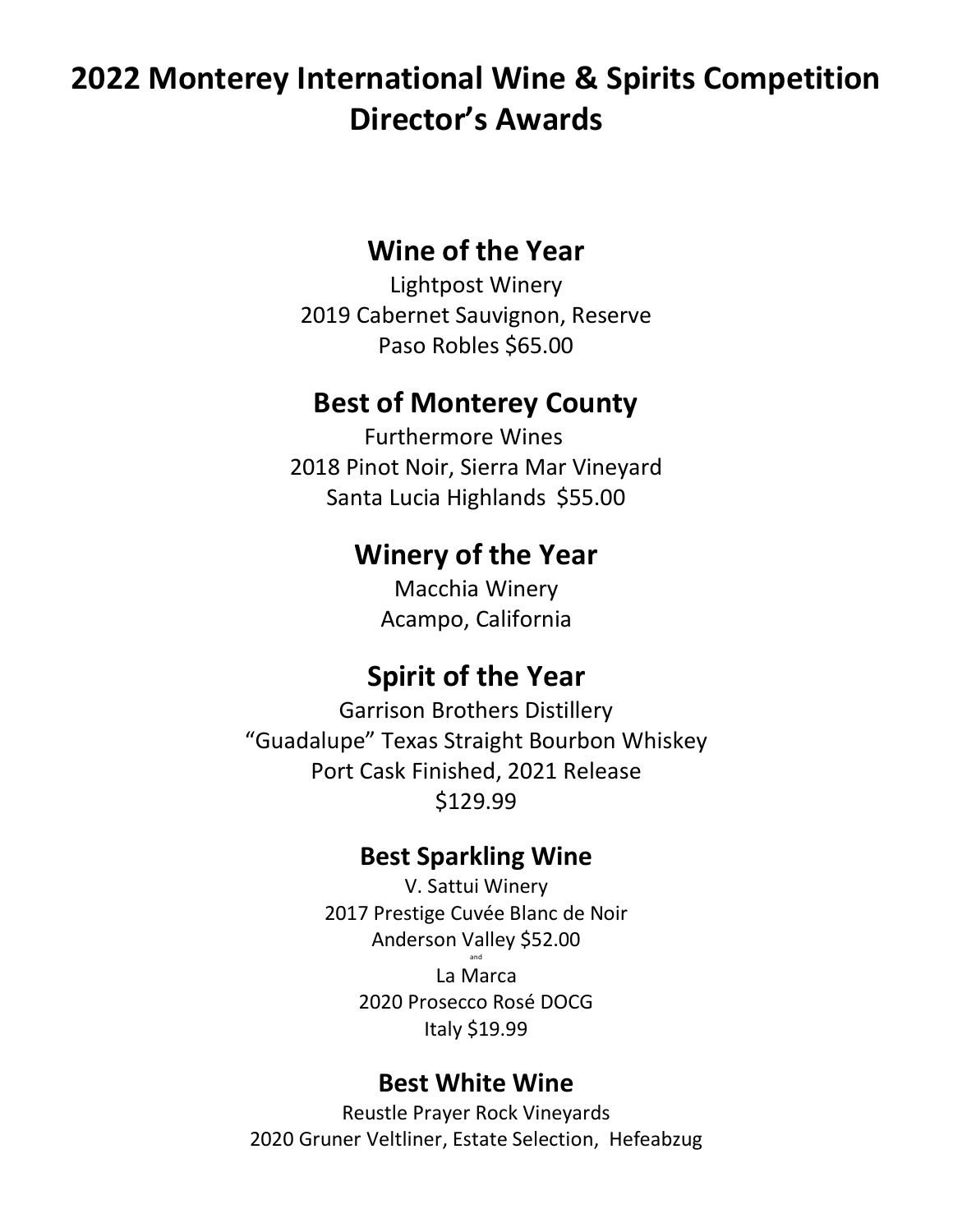Umpqua Valley, Oregon \$31.00 and Diora 2019 La Grande Lumiére Chardonnay San Bernabe Vineyard, Estate Grown Monterey \$40.00 and Duck Hunter Wines of New Zealand 2021 Sauvignon Blanc Marlborough \$19.99

### **Best Rosé**

**SEAGLASS** 2020 Rosé Monterey County \$12.00

## **Best Red Wine**

Lightpost Winery 2019 Cabernet Sauvignon, Reserve Paso Robles \$65.00

### **Best Dessert Wine**

Macchia 2020 Dangerous Port, Linsteadt Vineyard Amador County \$28.00

#### **Best Albarino**

Martin Codax 2020 Albariño, Rias Baixas DO \$17.00

#### **Best Barbera**

Jeff Runquist 2020 Barbera, Amador County \$28.00

#### **Best Red Blend**

Pioneer Town 2018 Red Blend, California \$17.99

### **Best Blended Red Rhone**

Lightpost Winery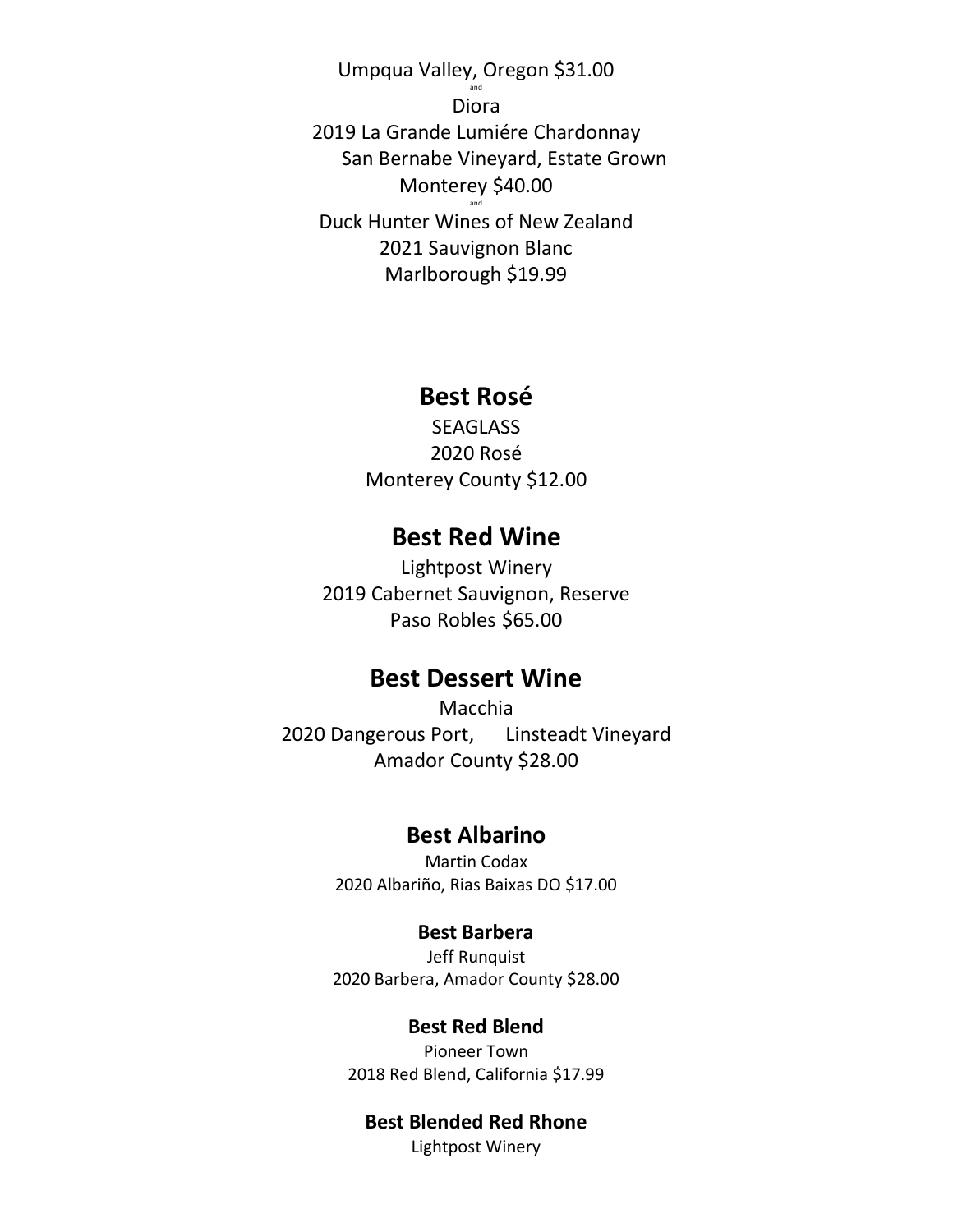2019 Ignition, San Luis Obispo County \$44.00

#### **Best Boxed Wine**

Bota Box Non-Vintage Old Vine Zinfandel, California \$22.99

#### **Best Cabernet Franc**

Ironstone Vineyards 2020 Cabernet Franc, Lodi \$14.00

#### **Best Cabernet Sauvignon**

Lightpost Winery 2019 Cabernet Sauvignon, Reserve, Paso Robles \$65.00

#### **Best Canned Wine**

McBride Sisters SHE CAN Wines Non-Vintage Rosé, California \$6.99

#### **Best Chardonnay**

Diora 2019 La Grande Lumiére Chardonnay, San Bernabe Vineyard, Estate Grown, Monterey \$40.00

#### **Best Fruit and Grape Wine Blend**

Cara Mello Grapefruit \$9.99 and Sutter Home Fruit Infusions Tropical Pineapple \$7.99 Platinum

#### **Best Grenache**

Jeff Runquist 2020 Grenache, Three Way Vineyard, Paso Robles \$29.00

#### **Best Hybrid Wine**

Cellar 426 Sweet N' Sexy, Nebraska \$17.00 and Cellar 426 Tickled Pink, Nebraska \$17.00

#### **Best Low-Calorie Wine**

Barefoot Bright & Breezy Sunset-Sipping Rosé \$6.99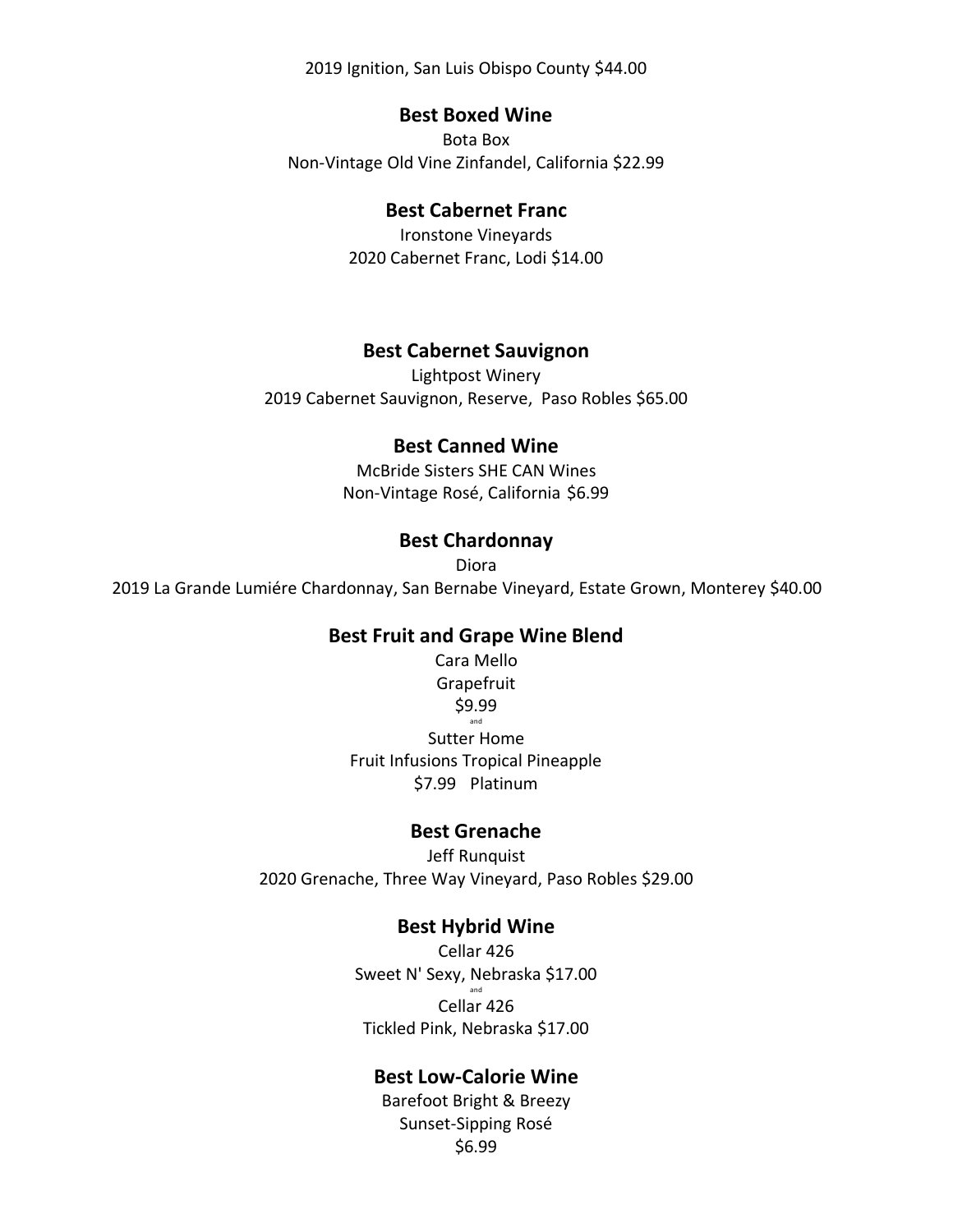#### **Best Malbec**

Kludt Family Winery 2019 Malbec, Reserve, Columbia Valley, Washington \$48.00

#### **Best Merlot**

Reustle Prayer Rock Vineyards 2019 Merlot, Estate Selection, Umpqua Valley \$34.00

#### **Best Muscat**

Menage a Trois Non-Vintage Sweet Collection Moscato, California \$13.99

#### **Best Petite Sirah**

Aristotle 2020 Petite Sirah, Monterey County \$12.99 and Carol Shelton Wines 2018 Rockpile Reserve Petite Sirah, Rockpile \$44.99

#### **Best Pinot Grigio**

Gallo Family Vineyards Non-Vintage Pinot Grigio, California \$4.99

#### **Best Pinot Noir**

Furthermore Wines 2018 Pinot Noir, Sierra Mar Vineyard, Santa Lucia Highlands, \$55.00

#### **Best Port**

Macchia 2020 Dangerous Port, Linsteadt Vineyard, Amador County \$28.00

#### **Best Primitivo**

Macchia 2020 Meticulous Primitivo, Vista Luna Vineyard, Lodi \$28.00

#### **Best Prosecco**

La Marca 2020 Prosecco Rosé DOCG \$19.99

#### **Best Blend, Red Bordeaux Varieties**

Alma Sol Winery 2018 Meritage, Paso Robles \$45.00

#### **Best Riesling**

Barefoot Non-Vintage Riesling (Sweet), California \$6.99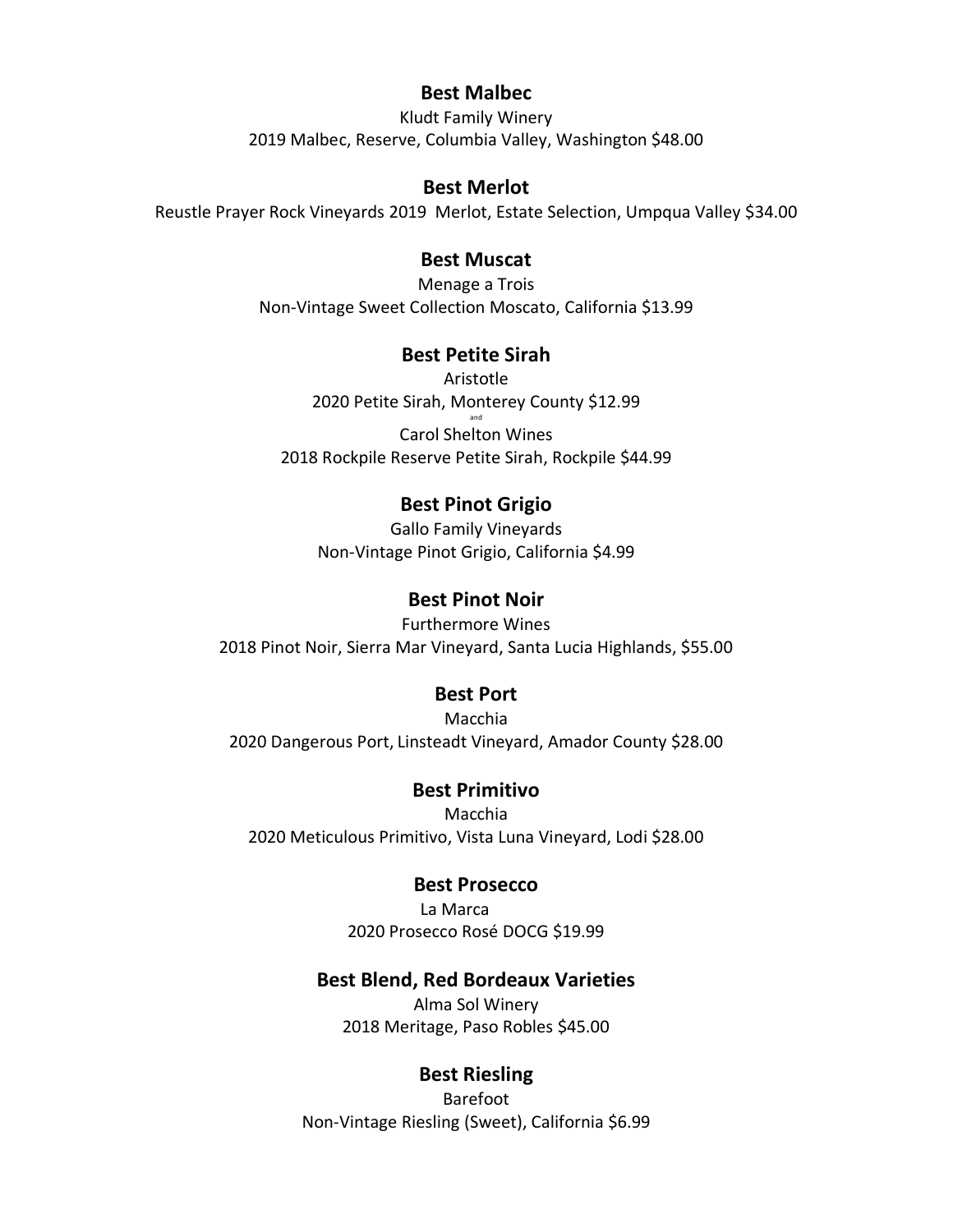#### **Best Rosé, Dry**

SEAGLASS 2020 Rosé, Monterey County \$12.00

#### **Best Sauvignon Blanc**

Duck Hunter Wines of New Zealand 2021 Sauvignon Blanc, Marlborough \$19.99

#### **Best Shiraz**

Wakefield Taylors Wines 2019 St Andrews Shiraz, Clare Valley \$80.00

#### **Best Sparkling Blanc de Noirs**

V. Sattui Winery 2017 Prestige Cuvée Blanc de Noir, Anderson Valley \$52.00

#### **Best Sparkling Brut Non-Vintage**

J Vineyards Non-Vintage Cuvee, California \$25.00

#### **Best Sparkling, Flavored**

Barefoot Bubbly Peach \$9.99

#### **Best Sparkling Moscato**

Barefoot Bubbly Non-Vintage Moscato Spumante, California \$9.99

#### **Best Sparkling Rosé**

1849 Wine Co. Non-Vintage Brut Rosé Sparkling Wine, France \$24.99 and Francis Ford Coppola Sofia 2018 Brut Rosé, Monterey County \$19.00

#### **Best Syrah**

Reustle Prayer Rock Vineyards 2019 Syrah, Winemaker's Reserve, Estate Grown, Umpqua Valley \$42.00

#### **Best Tempranillo**

Reustle Prayer Rock Vineyards 2018 Tempranillo, Winemaker's Reserve, Estate Grown, Umpqua Valley \$45.00

#### **Best Viognier**

Francis Coppola Reserve 2020 Viognier,Catie's Corner, Russian River Valley \$38.00